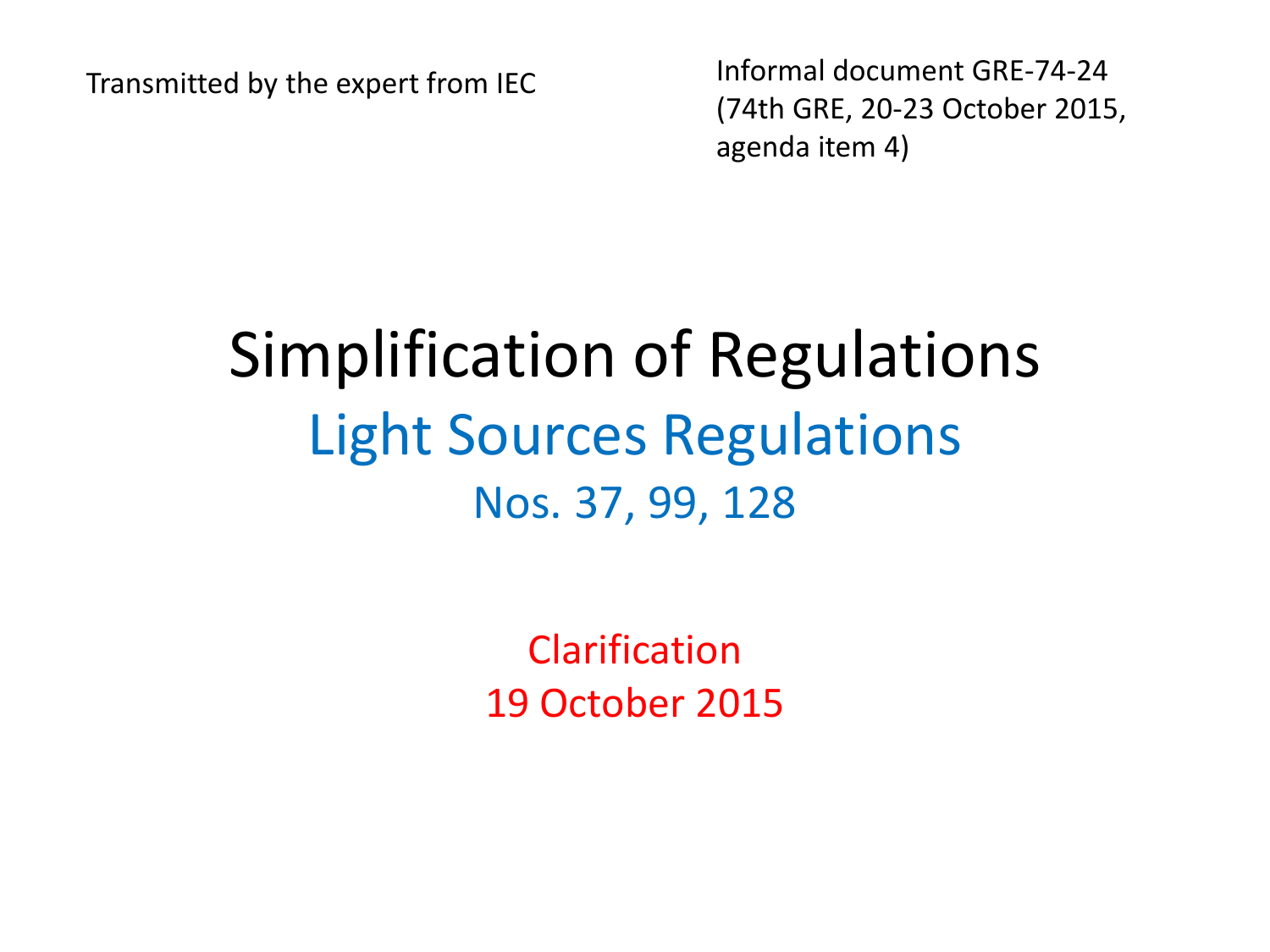## **Legal aspects**

**GRE-74-15,** Horizontal Reference Document (HRD)

- Consultations with OLA to identify any legal issues
- A Resolution cannot be employed to amend a Regulation

**GRE/2015/28,** Light sources Resolution

- All requirements stayed in the regulations (except copies in par. 2.2)
- There are no references backwards (except for 3, meaning lamps according to some regulations)
- The Resolution is only specifying the light source categories
- An amendment of the Resolution is normally inserting new sheets in the annexes that are one-to-one related to Regulations Nos. 37, 99 and 128

## **Tentative conclusion: no legal issue for light sources resolution**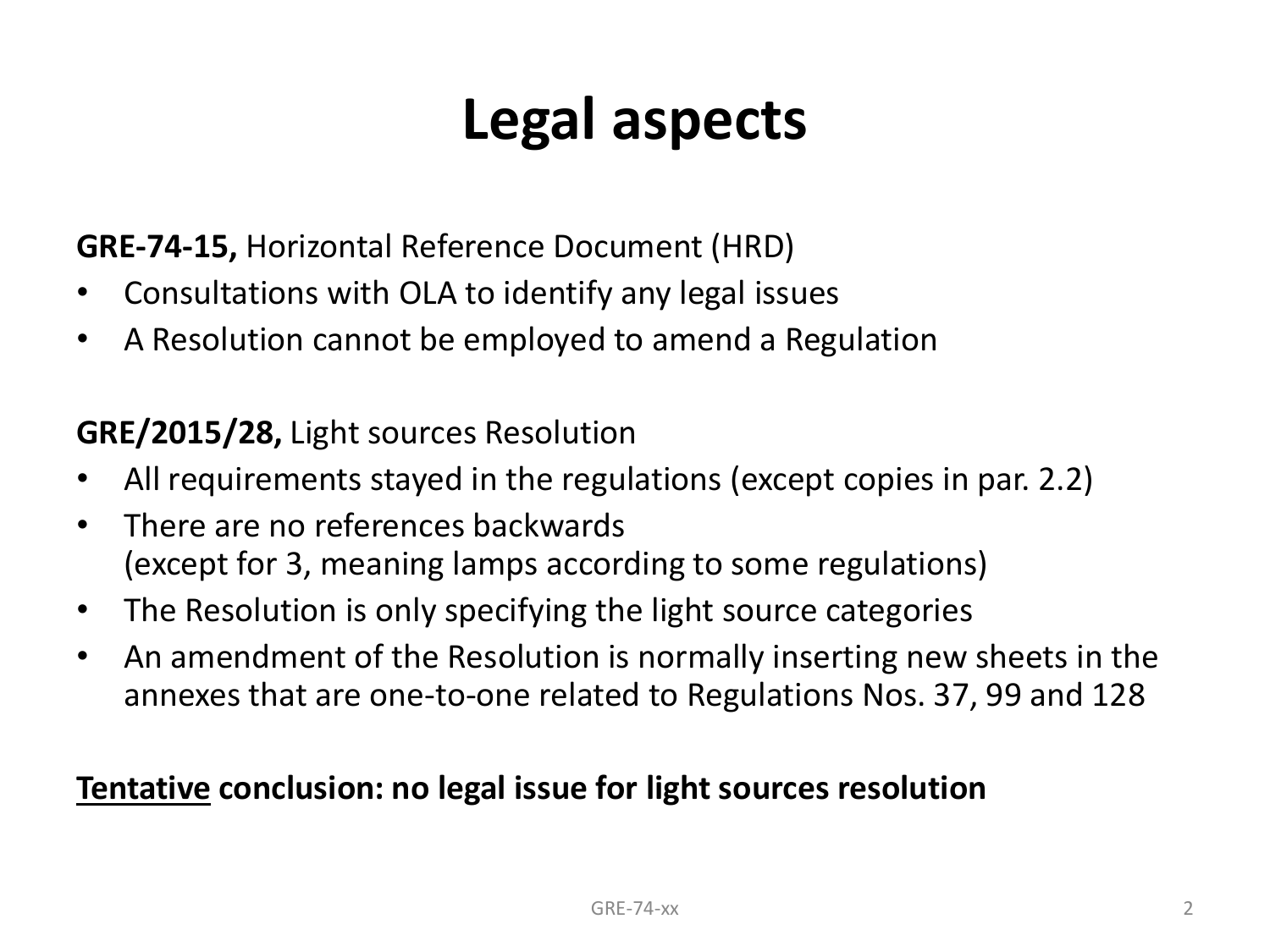The amendment of the Resolution does not cause an amendment of a regulation The amendment of one regulation does not cause an amendment of another regulation